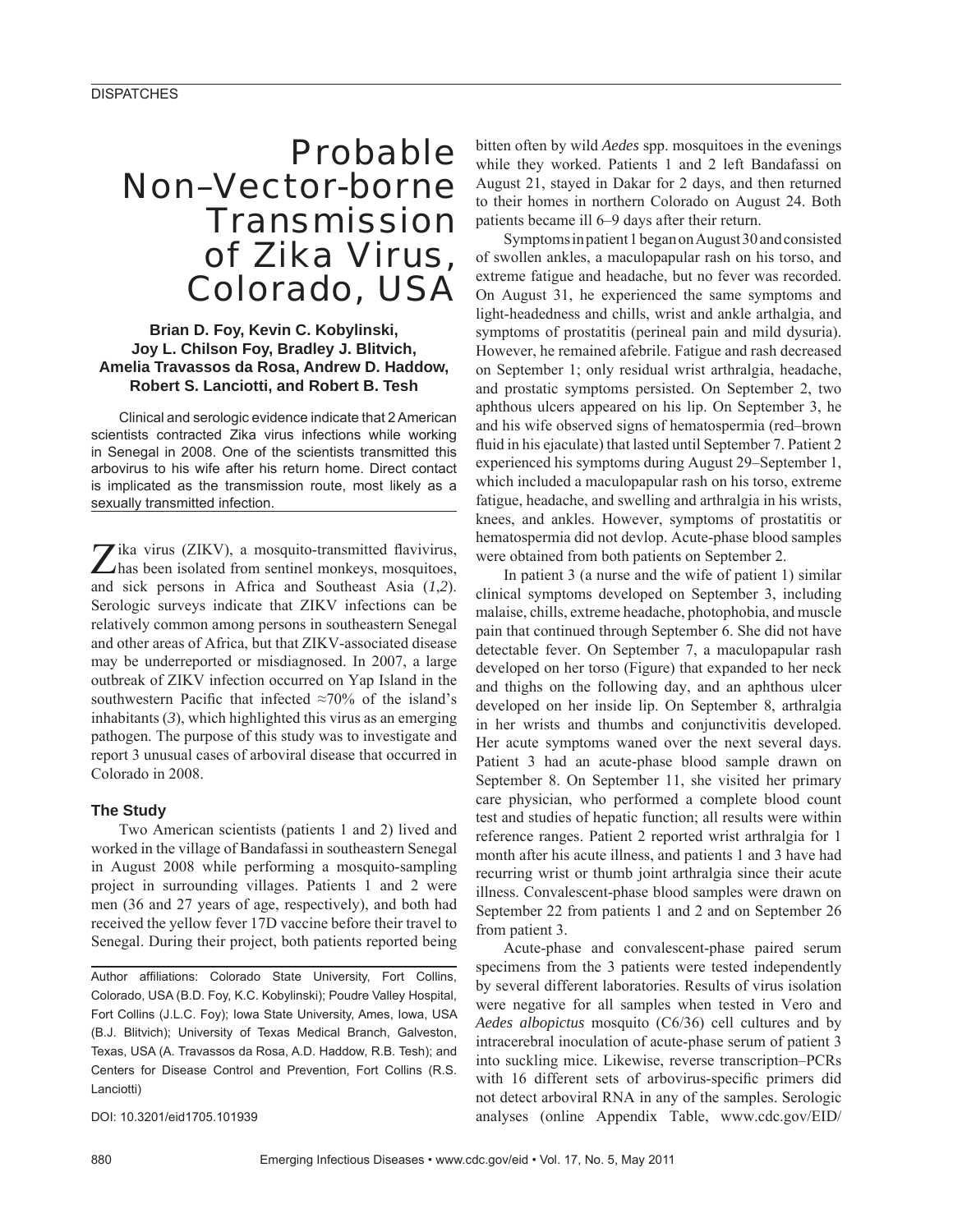

Figure. Maculopapular rash on patient 3 infected with Zika virus, Colorado, USA.

content/17/5/880-appT.htm) of samples from patients 1 and 2 showed matching results. Hemagglutination inhibition antibody titers and virus neutralizing titers were highly elevated above background levels for ZIKV and yellow fever virus (YFV) compared with other viruses tested. These titers most often increased in the time between obtaining acute-phase and convalescentphase serum samples. Complement fixation tests against ZIKV and YFV antigens confirmed these interpretations. Hemagglutination inhibition, complement fixation, and virus neutralizing titers against ZIKV alone developed only in the convalescent-phase sample of patient 3.

#### **Conclusions**

Evidence suggests that patients 1 and 2 were infected with ZIKV, probably in southeastern Senegal, by bites from infected mosquitoes. The village of Bandafassi is located in a disease-endemic area where ZIKV has been isolated from humans, nonhuman primates, and mosquitoes (*4*,*5*). Serologic results suggest an anamnestic response to ZIKV infection, likely stemming from their vaccination with YFV. The time between infection and the onset of clinical manifestations can be inferred to be  $\geq$ 9 days, given the patients' travel history. Their clinical symptoms are consistent with reported symptoms of ZIKV-associated disease (*3*,*6*–*9*). Exceptions are aphthous ulcers in patient 1 (also reported by patient 3), prostatitis, and hematospermia. Whether these exceptions are typical but unreported symptoms or clinical anomalies is not clear.

Results also support ZIKV transmission from patient 1 to patient 3. Patient 3 had never traveled to Africa or Asia and had not left the United States since 2007. ZIKV has never been reported in the Western Hemisphere. Circumstantial evidence suggests direct person-to-person, possibly sexual, transmission of the virus. Temperatures and mosquito fauna on the northern Front Range in Colorado when transmission occurred do not match known mosquito transmission dynamics of ZIKV by tropical *Aedes* species. Patient 3 had ZIKV disease 9 days after the return of her husband from Senegal. However, the extrinsic incubation period of ZIKV in *Ae. aegypti* mosquitoes was >15 days at 22°C–26°C (*10*). Area temperatures during the week of return of patient 1 fluctuated between  $10^{\circ}$ C and  $31^{\circ}$ C, only *Ae. vexans* mosquitoes of the subgenus *Aedimorphus* are commonly captured on the northern Colorado Front Range, and known tropical ZIKV vectors are mostly from the subgenus *Stegomyia* (*4*). Mosquito sampling around the home of patients 1 and 3 at the time yielded only 7 *Ae. vexans* mosquitoes and 11 other mosquitoes of the *Culex* and *Culiseta* genera.

Furthermore, patients 1 and 3 reported having vaginal sexual intercourse in the days after patient 1 returned home but before the onset of his clinical illness. It is reasonable to suspect that infected semen may have passed from patient 1 to patient 3 during coitus. Another possibility is that direct contact and exchange of other bodily fluids, such as saliva, could have resulted in ZIKV transmission, but illness did not develop in the 4 children of patients 1 and 3 during this time.

To the best of our knowledge, human sexual transmission of an arbovirus has not been documented. However, Japanese encephalitis virus was discharged into the semen of experimentally infected boars and could infect female pigs by artificial insemination  $(11)$ . Furthermore, West Nile virus RNA and St. Louis encephalitis virus antigen have been detected in urine of humans (*12*,*13*), and viruria has occurred in hamsters infected with West Nile virus (*14*) and Modoc virus (*15*). If sexual transmission could be verified in subsequent studies, this would have major implications toward the epidemiology of ZIKV and possibly other arthropod-borne flaviviruses.

This study was supported by grant AI079528 and contract N01-AI-25489 from the US National Institutes of Allergy and Infectious Diseases.

Dr Foy is an associate professor of vector biology in the Arthropod-borne and Infectious Diseases Laboratory, Department of Microbiology, Immunology and Pathology, Colorado State University, Fort Collins. His research interests are arboviruses and parasites transmitted by mosquitoes.

### **References**

 1. Dick GW, Kitchen SF, Haddow AJ. Zika virus. I. Isolations and serological specificity. Trans R Soc Trop Med Hyg. 1952;46:509-20. doi:10.1016/0035-9203(52)90042-4